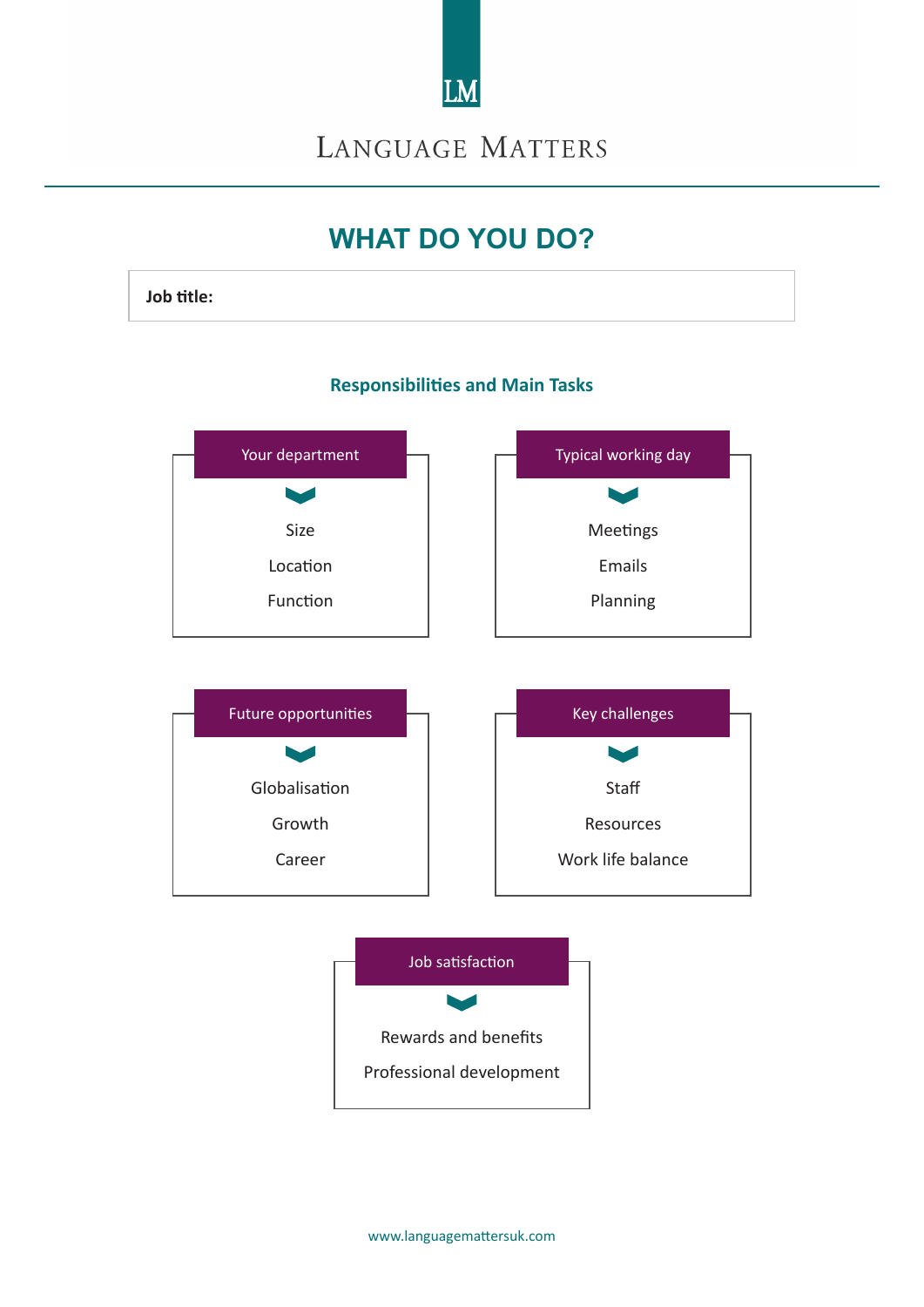### **Practice Exercises**

# **1 Vocabulary extension**



|                   | What's the preposition? |               |
|-------------------|-------------------------|---------------|
| to be responsible | to be in charge         | to report     |
| to deal           | to be involved          | to liaise     |
| to specialise     | to be made up           | to be divided |

|             | Describing your job: |           |
|-------------|----------------------|-----------|
| It's        |                      |           |
| routine     | demanding            | tedious   |
| varied      | tiring               | rewarding |
| challenging | stressful            | tough     |
|             |                      |           |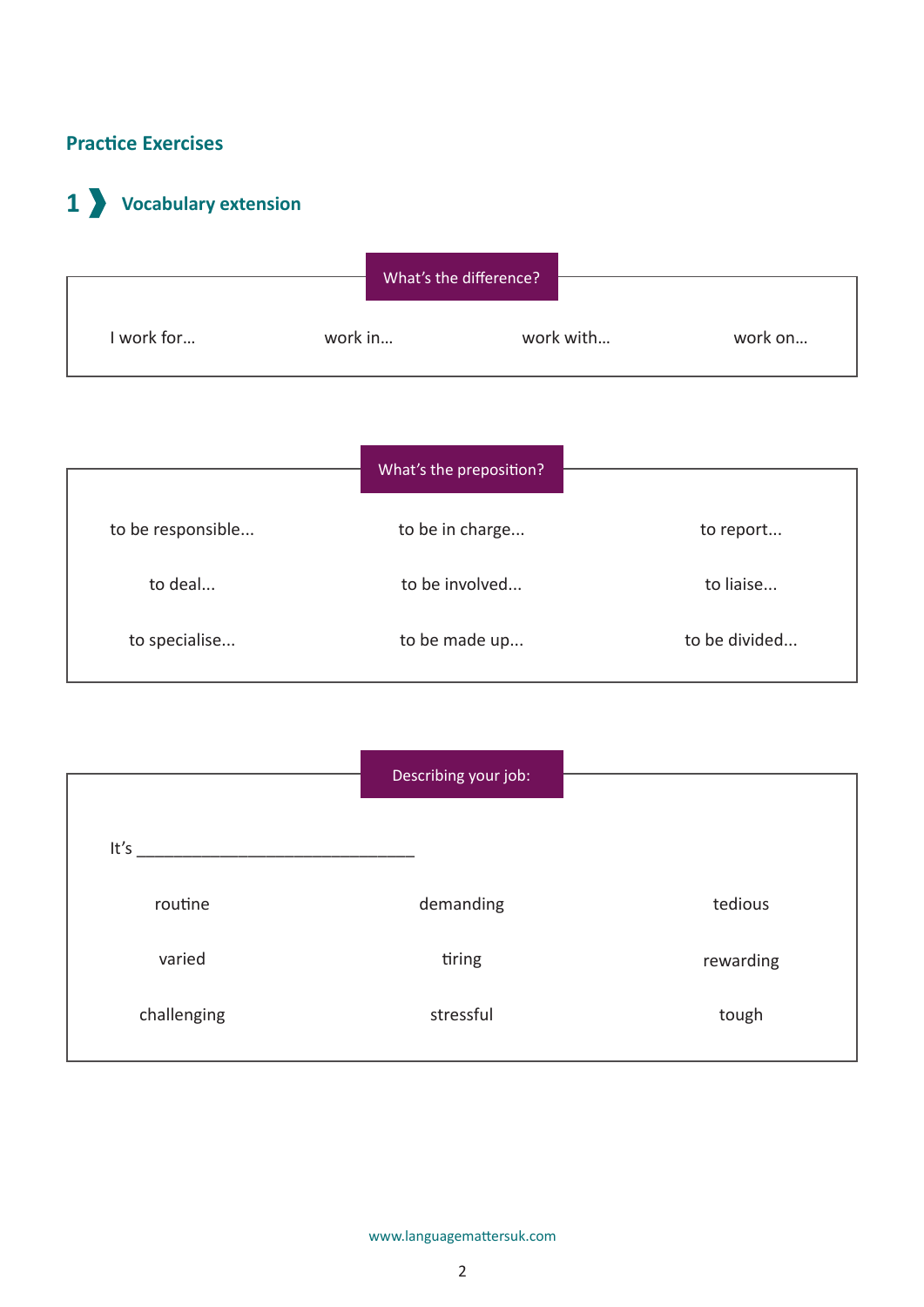### What kind of organisation and business?

|          | Choose words from below which mean the opposite: |              |               |  |
|----------|--------------------------------------------------|--------------|---------------|--|
|          |                                                  |              |               |  |
|          |                                                  |              |               |  |
|          |                                                  |              |               |  |
|          |                                                  |              |               |  |
|          |                                                  |              |               |  |
|          |                                                  |              |               |  |
|          |                                                  |              |               |  |
|          |                                                  |              |               |  |
|          |                                                  |              |               |  |
| low      | downsizing                                       | hierarchical | a mass market |  |
| informal | recruiting                                       | loss-making  | approachable  |  |
|          |                                                  |              |               |  |